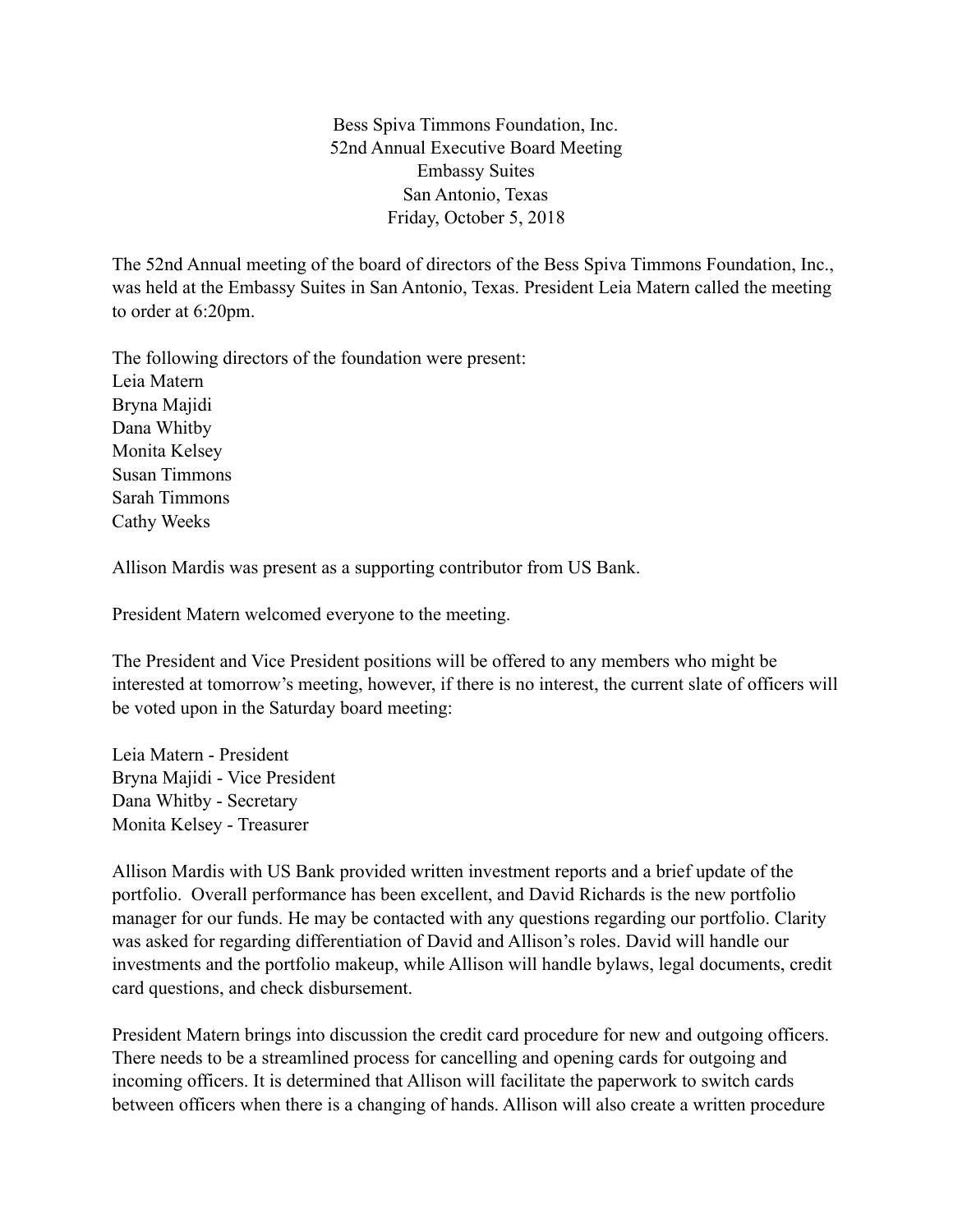for this process. It is decided that the Treasurer will review all credit card statements in the future and will alert Allison and other executive board members if any charges seem suspicious or have not processed.

Target amount of grants to be awarded during the board meeting will be between \$112,000 and \$130,000. \$120,000 was determined by the executive committee to be the target amount for grant proposal giving this year.

Site selection for the 2020 meeting was brought into discussion. The executive committee chose two locations for the 2020 meeting to be voted on in the Saturday board meeting. They are Boston, Massachusetts and Denver, Colorado.

Dana suggests discussing grant amounts first for organizations with whom members have personal relationships during Saturday's meeting. It is decided that we will proceed in this way. President Matern asks that members would let her know of any personal affiliations prior to future meetings.

President Matern discussed the investment committee and the hope to revive it. Steve Weeks has offered to be the committee chair. If members are interested in joining, please contact him. Steve will be organizing quarterly meetings.

President Matern reminded the executive committee that the board meeting will begin tomorrow at  $9.00$ am.

President Matern adjourned the meeting at 8:13pm.

Dana Whitby Secretary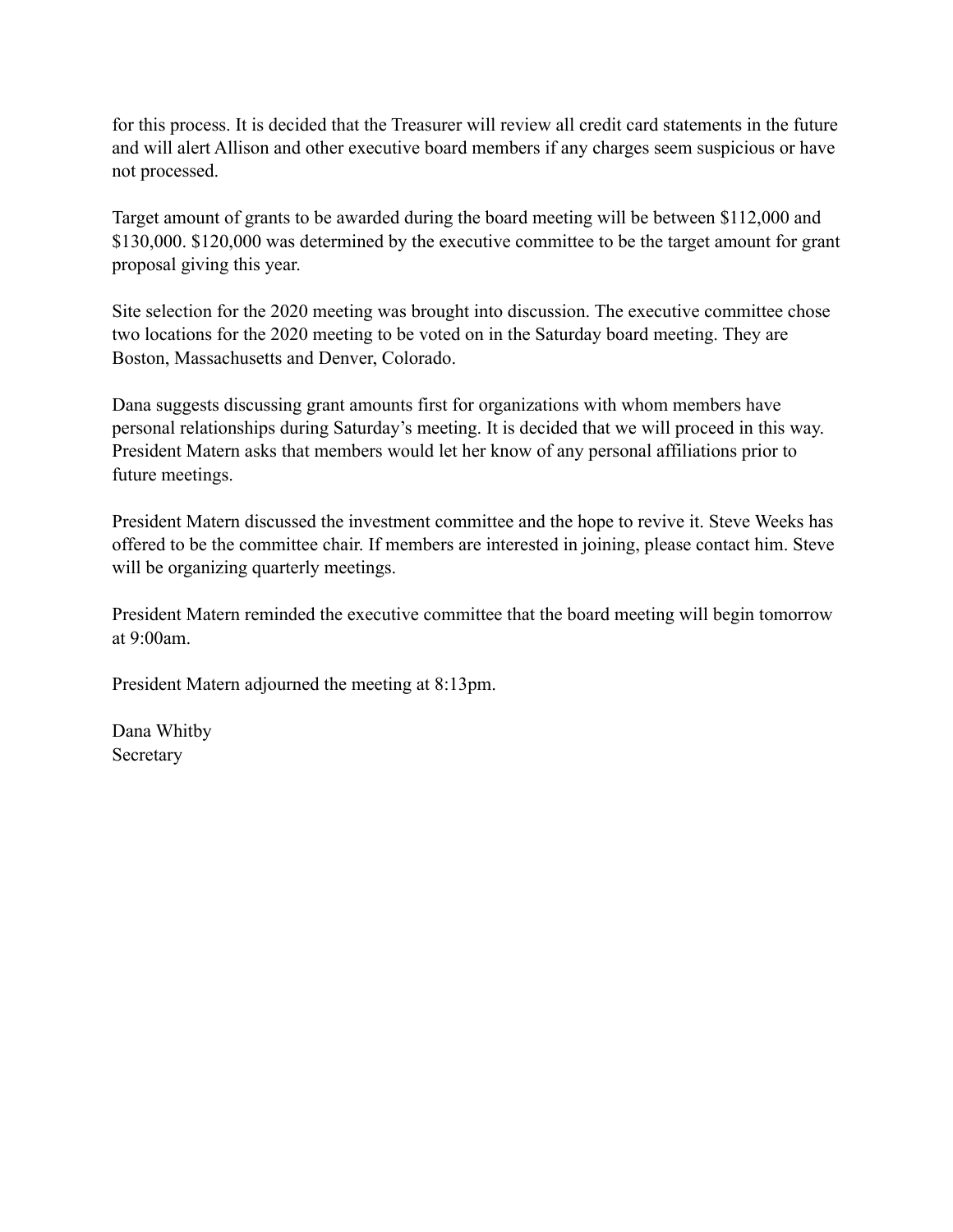Bess Spiva Timmons Foundation, Inc. 52nd Annual Meeting Embassy Suites San Antonio, Texas Saturday Session October 6, 2018

The 52nd annual meeting of the Bess Spiva Timmons Foundation, Inc., a Missouri not for profit corporation was held at the Embassy Suites in San Antonio, Texas, on Saturday, October 6, 2018.

The following directors and members of the corporation were present:

| Leia Matern          | Cosmo Spears           |
|----------------------|------------------------|
| Dana Whitby          | Tim Spears             |
| Monita Kelsey        | Louise Spears          |
| Chris Svacina        | Darci Spillman         |
| <b>Susan Timmons</b> | <b>Steve Weeks</b>     |
| Sarah Timmons        | Cathy Weeks            |
| Armand Majidi        | <b>Gregory Timmons</b> |
| Bryna Majidi         |                        |

Allison Mardis was present as a supporting contributor from the US Bank.

President Matern welcomed everyone to the meeting. The slate of officers for 2019 was voted upon, approved, and is as follows:

President - Leia Matern Vice President - Bryna Majidi Secretary - Dana Whitby Treasurer - Monita Kelsey

The offices of President and Vice President will remain for another year with the office of Treasurer to remain for 1-2 years and the Secretary to remain for 3 years.

President Matern took a moment to honor Pat, who passed away this year, and allowed time for members to share any memories or sentiments. Cathy shared a memory about Pat checking in on her while she was at KU. Bryna shared a memory of Pat and how beautiful she was, inside and out. Bryna also shared about Bob, how at every foundation meeting, she would feel him give her a hug. Cathy shared a letter from Bob to Judy. She then shared another from Gommie to her father reflecting on her childhood. Cathy will review the letters she has and select a few to add to the website.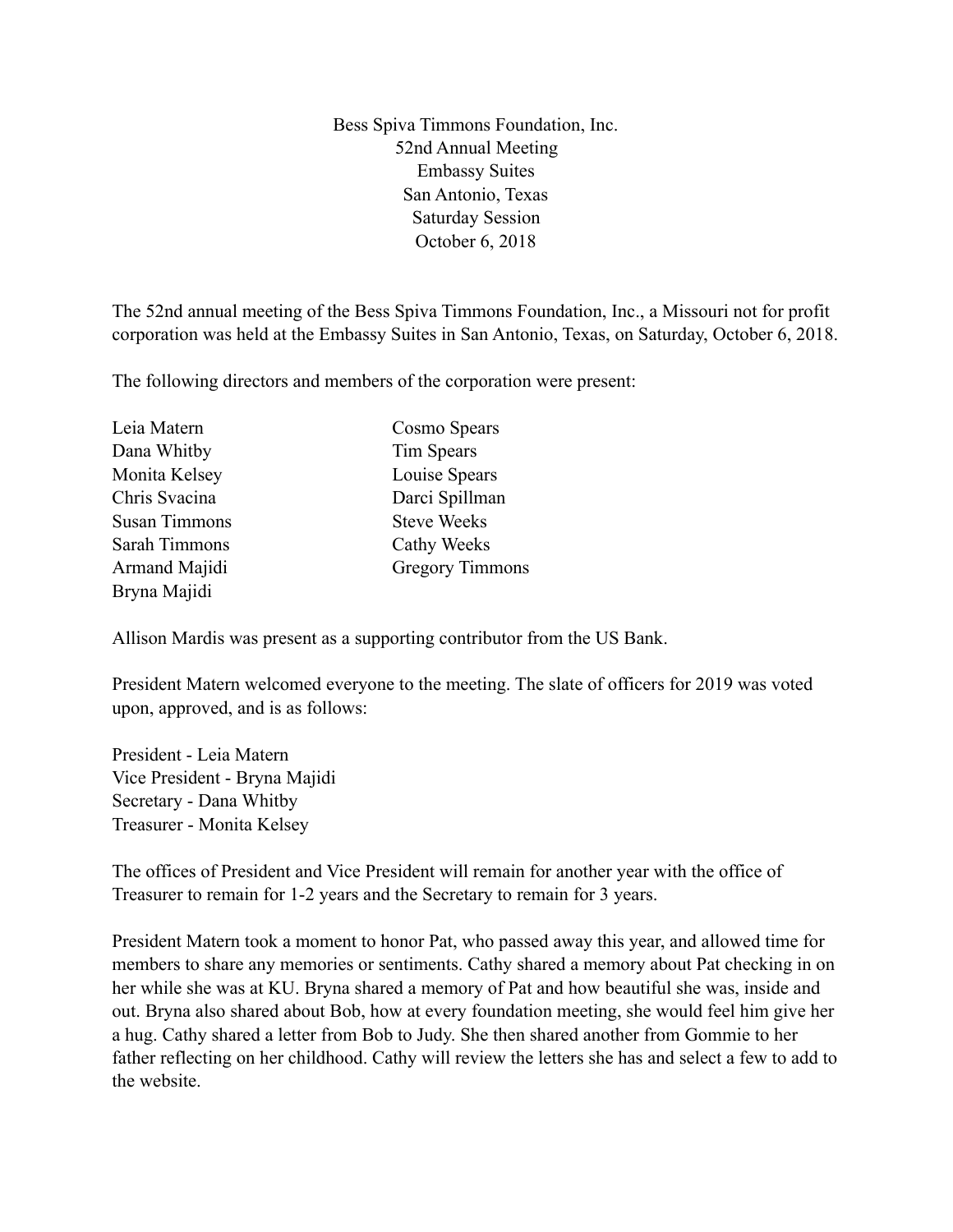President Matern provided the members with the foundation website username and password. She reminded the members that minutes may be found on the website, and last year's were also sent via email.

President Matern made a motion to approve the minutes from the 2017 meeting. It was approved.

President Matern announced that the 2019 meeting will take place on October 11-13 in Charlotte, North Carolina. Dana is planning this meeting.

Site selection for the 2020 meeting is between Boston, Massachusetts and Denver, Colorado. The Vice President will be in charge of planning the meeting. Denver, Colorado was chosen for the 2020 annual meeting location.

Allison Mardis passed around the membership list and a copy of the family tree for review and update. Alison distributed a copy of the membership list, distribution log, and family tree to each member present.

Allison Mardis provided family giving reports and an investment review. A family giving report was given to each member detailing a breakdown of giving within each family branch. Family giving between September 2017 and September 2018 totaled \$101,000. David Richards is now our portfolio manager, his contact information is available via Allison. He welcomes our calls and questions regarding investments. Copies of full investment reports are available for each member to take home.

President Matern discussed the investment committee and the hope to revive it. Steve Weeks has offered to be the committee chair, if members are interested in joining, please contact him. Steve will be organizing quarterly meetings.

President Matern asked that members would email her with a list of all organizations for which they have a personal affinity prior to the 2019 meeting, if possible. She also asked that members do not email proposals to her, and stressed the importance of following the mailing guidelines for preservation and consistency.

The target amount for this year's giving is \$120,000.

Thank you to Bryna Majidi for planning this year's meeting in San Antonio.

After review and written ballot submission from all members, the following grant recipients were selected: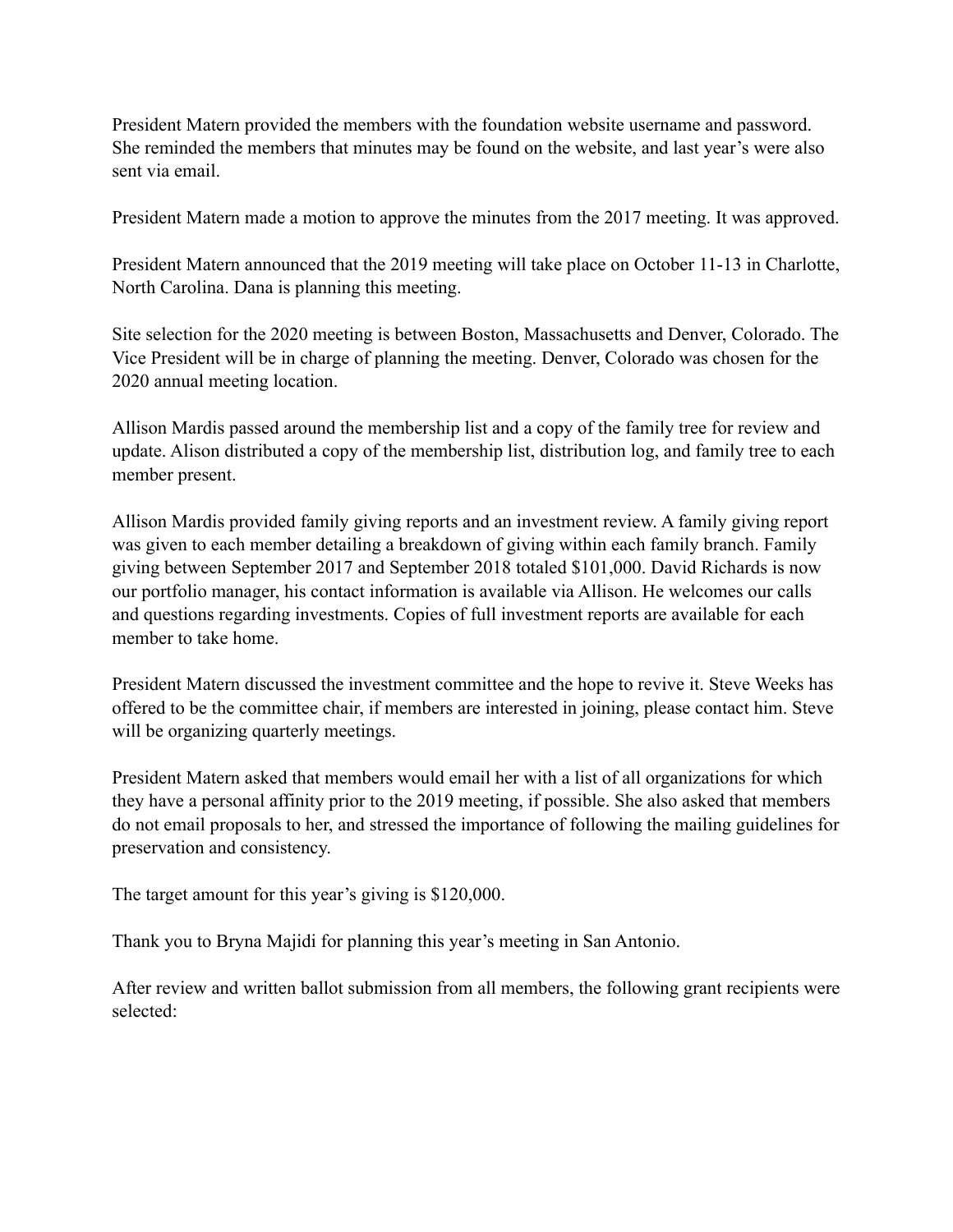| <b>About Care</b>                               | <b>Empowering Independent Living</b>          | \$1,000.00 |
|-------------------------------------------------|-----------------------------------------------|------------|
| After the Harvest                               | Produce Procurement Program                   | \$1,000.00 |
| <b>Agape Distribution Center</b>                | Mobile Rural Food Pantry<br>Resupply          | \$3,000.00 |
| Alcoholism Center For Women                     | Domestic Violence Program                     | \$1,000.00 |
| Alice Lloyd College                             | <b>Student Work Program</b>                   | \$1,000.00 |
| <b>Almost Home</b>                              | <b>Foundation to Success</b>                  | \$1,000.00 |
| Arizona Crisis Team                             | Volunteer Program                             | \$1,000.00 |
| Arizona Outdoor Adventures                      | Youth Camps                                   | \$1,000.00 |
| Assistance League of Sierra<br><b>Foothills</b> | <b>Operation School Bell</b>                  | \$1,000.00 |
| <b>Big Little School</b>                        | <b>Outdoor Enrichment</b>                     | \$3,000.00 |
| Bohart Museum of Entomology                     | <b>Entrance Enhancement</b>                   | \$1,500.00 |
| <b>Bronx Works</b>                              | Home Instruction (HIPPY)                      | \$3,000.00 |
| Camp TLC                                        | Weekends Rock Program                         | \$1,000.00 |
| C.A.R.E. 4 Paws, Inc.                           | Spay/ Neuter Outreach Program                 | \$1,000.00 |
| <b>Caring Ministries</b>                        | <b>Truck Food</b>                             | \$5,000.00 |
| Chix 4 a Cause                                  | Gifts of Love                                 | \$1,000.00 |
| <b>Cochise Canine Rescue</b>                    | <b>Medical Fund</b>                           | \$1,000.00 |
| <b>Colonial Fox Theatre</b>                     | Restoration of Historic Finishes              | \$5,000.00 |
| Christians as Family Advocates<br>(CAFA)        | Safe Families for Children                    | \$3,000.00 |
| Discovery Center of Springfield                 | <b>STEM Education</b>                         | \$1,000.00 |
| Donnelly College                                | Scholarship Program                           | \$1,000.00 |
| Dream Wrights Youth                             | <b>Upgrading Technical Components</b>         | \$1,500.00 |
| Esperanea                                       | <b>Literacy Education</b>                     | \$1,000.00 |
| <b>Four Rivers Cultural Center</b>              | <b>Childrens Community Theatre</b><br>Program | \$1,000.00 |
| Friends of Saguaro National Park                | <b>Environmental Education</b><br>Programs    | \$5,000.00 |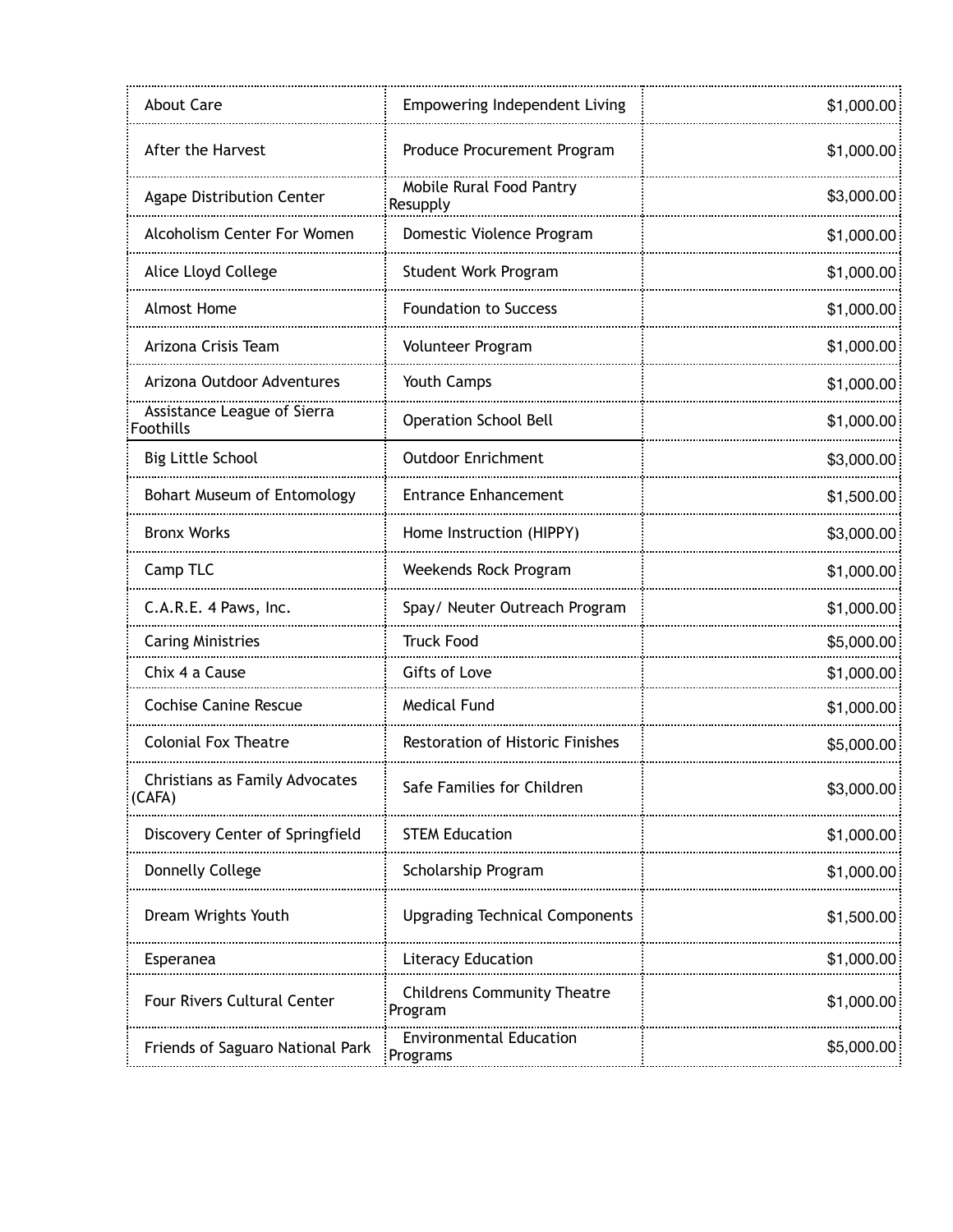| <b>Gabriel's Angels</b>                                            | Pet Therapy Program                         | \$1,000.00  |
|--------------------------------------------------------------------|---------------------------------------------|-------------|
| <b>Greater Paradise Valley</b><br><b>Community Assistance Team</b> | Weekend Food4Kids Program                   | \$1,000.00  |
| Habitat for Humanity-<br>Westchester                               | <b>Builder's Camp</b>                       | \$2,500.00  |
| <b>Happy Bottoms</b>                                               | <b>Distribution Programs</b>                | \$1,000.00  |
| Iza Azi Foundation                                                 | Fresh Food for Those Most in<br>Need        | \$1,000.00  |
| John Brown University                                              | Scholarship Funds for Nursing               | \$2,000.00  |
| <b>KOMAK</b>                                                       | Financial Assistance for Cancer<br>Patients | \$5,000.00  |
| Lifting Up Westchester                                             | Brighter Futures After School<br>Program    | \$5,000.00  |
| <b>Literacy Connects</b>                                           | One-to-One Reading Support                  | \$1,000.00  |
| Missouri College Fund                                              | <b>Outstanding Teacher Scholarship</b>      | \$1,000.00  |
| Mobile Meals of Tucson                                             | Meal Delivery                               | \$1,000.00  |
| National Jewish Health                                             | Summer Camp                                 | \$1,000.00  |
| Needs Beyond Medicine                                              | Relief Program                              | \$1,000.00  |
| <b>Ophelia's Place</b>                                             | JC After and Out-of-School<br>Activities    | \$1,000.00  |
| Paw Warriors                                                       | <b>Cats for Families</b>                    | \$500.00    |
| Project Dignity                                                    | Feed the Need                               | \$2,000.00  |
| Randall Children's Hospital                                        | Child Life Program Support                  | \$10,000.00 |
| Rim County Leteracy Program                                        | RimKids Project 2018                        | \$1,000.00  |
| Rose Haven                                                         | Advocacy Program                            | \$1,000.00  |
| Southwest Center for HIV/AIDS                                      | Camp Incredible                             | \$1,000.00  |
| Stillwell Heritage and Educational<br>Foundation                   | Timmons Ballroom New Window<br>Treatment    | \$3,000.00  |
| Store to Door                                                      | Nourishment & Social Connections            | \$3,000.00  |
| Texas County Memorial Hospital                                     | VitaScan Bladder Scanner                    | \$6,500.00  |
| The Loft Cinema                                                    |                                             | \$2,000.00  |
| The Magic Jungle                                                   | The Wild Ones                               | \$500.00    |